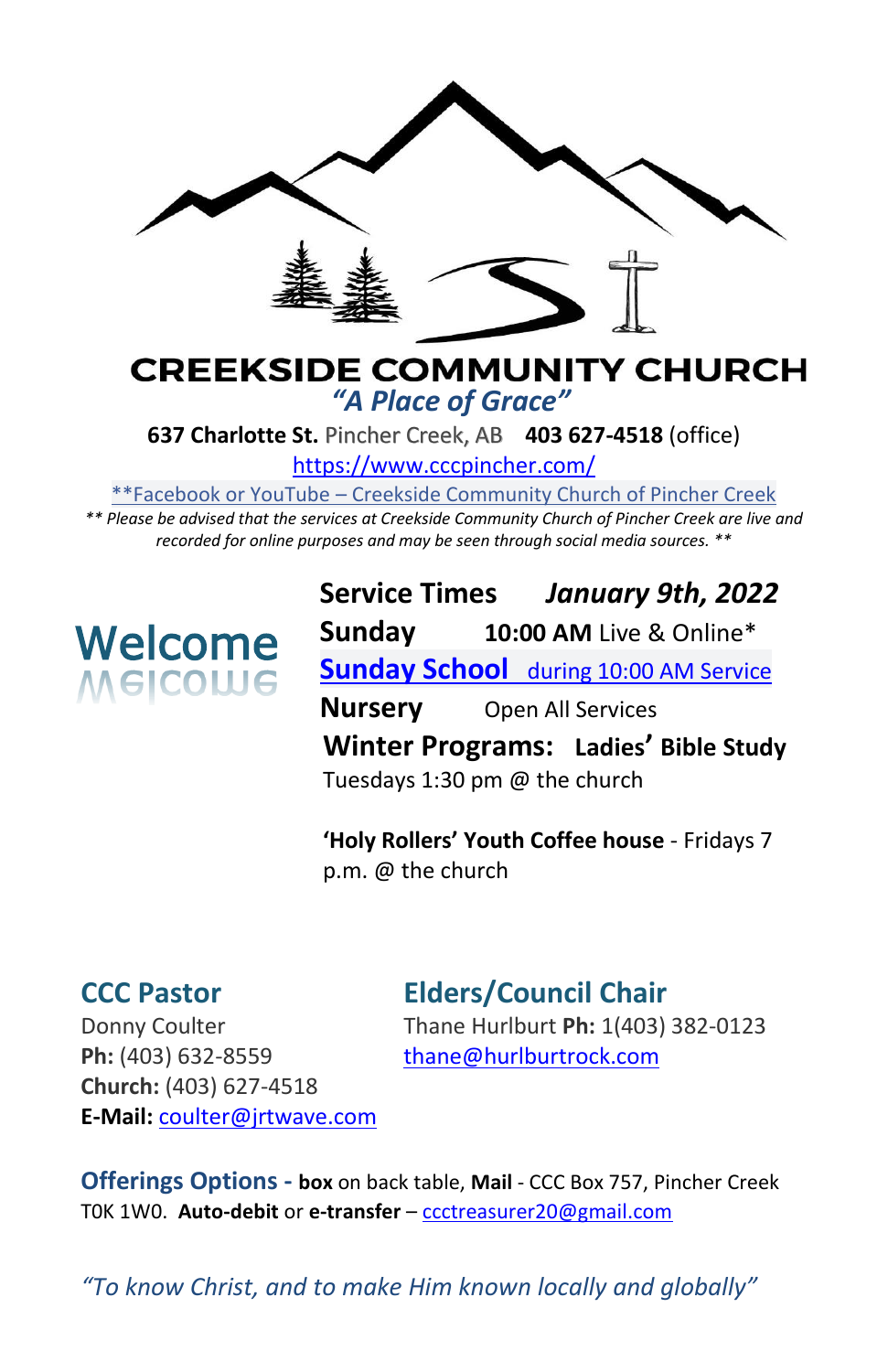**Benevolent offering** - box also on back table or add to your auto debit **Ministries & Outreach** 

**Community** Joy Hurlburt *Deacon, Congregational Care 403 330-5399* [joy@hurlburtrock.com](mailto:joy@hurlburtrock.com)

**Missions** – 'your name'? - please speak to Pastor Donny

**Prayer Needs** Pastor Donny

**Youth Ministry 'Holy Rollers' Youth**

Leaders: Chelsea & Eli Barton **Ph: 403-795-2733**

## **Today's Service**

**Welcome and Announcements** *Thane Hurlburt & Pastor Donny*

- **Women's Tuesday bible study begins 1:30PM on Jan 11. See** Linda Friesen
- $\ddot$  Women's Friday Bible Study this week 9:30am at the church
- $\downarrow$  Holy Rollers Coffee House begins Friday January 7 at 7pm
- Snow removal team for Jan 10-16 **- Ray D, Dan B, Daryl W**
- AGM is coming up on Feb 22. **We need all members in attendance**

**Worship through Music** *Cliff*

#### **through Prayer and Praise** *Led by Thane & Pastor Donny*

- ✓ *Pray for our communities' teachers and staff* as schools open tomorrow for students, for good health and strength to meet Omicron challenges
- ✓ *Please continue to pray for Mission Field Staff all working in Bolivia (our CBMinistry 'Partners In Mission" the Dycks and the Huttons, and for Helen Blackburn with the EFree church). Also for our global church partners* who are faithfully persevering during this crisis (especially) when they feel depleted. Ask God to give all of them strength *physically, emotionaly and spiritually* as they minister on the front lines to those in need of care
- $\checkmark$  Please pray for those in medical care: Joanne Parnham, Betty and Geoff Smith, Neil Cofell (Bobby Peters' stepdad). And for those in Vista: Grace Terrill, Lois Smyth and David Heaton – that we not forget them
- ✓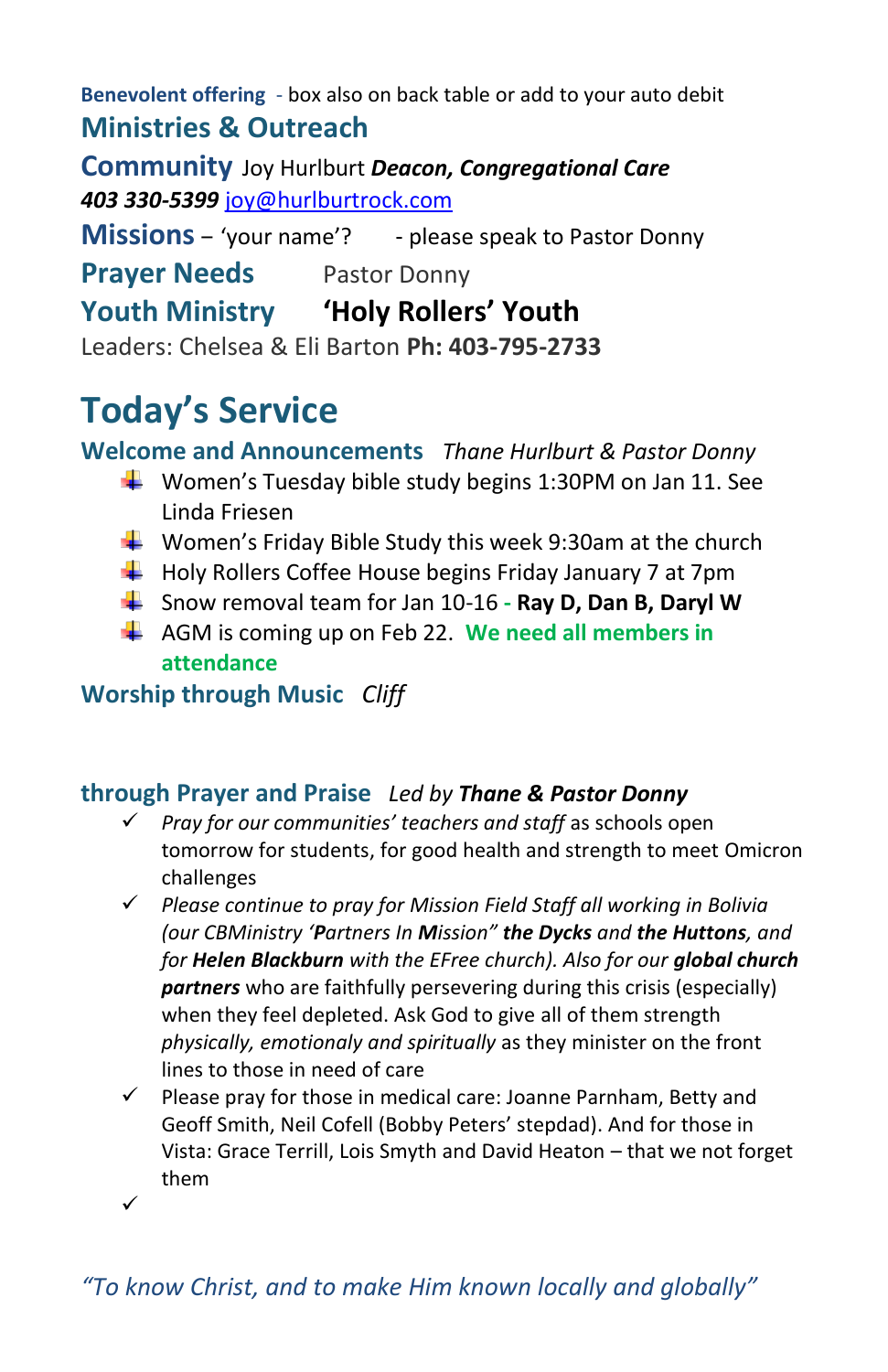#### **Today's Message Notes . . .**

**Brian Friesen** 

The Right to Run 1 Samuel 19:9-24

*"To know Christ, and to make Him known locally and globally"*